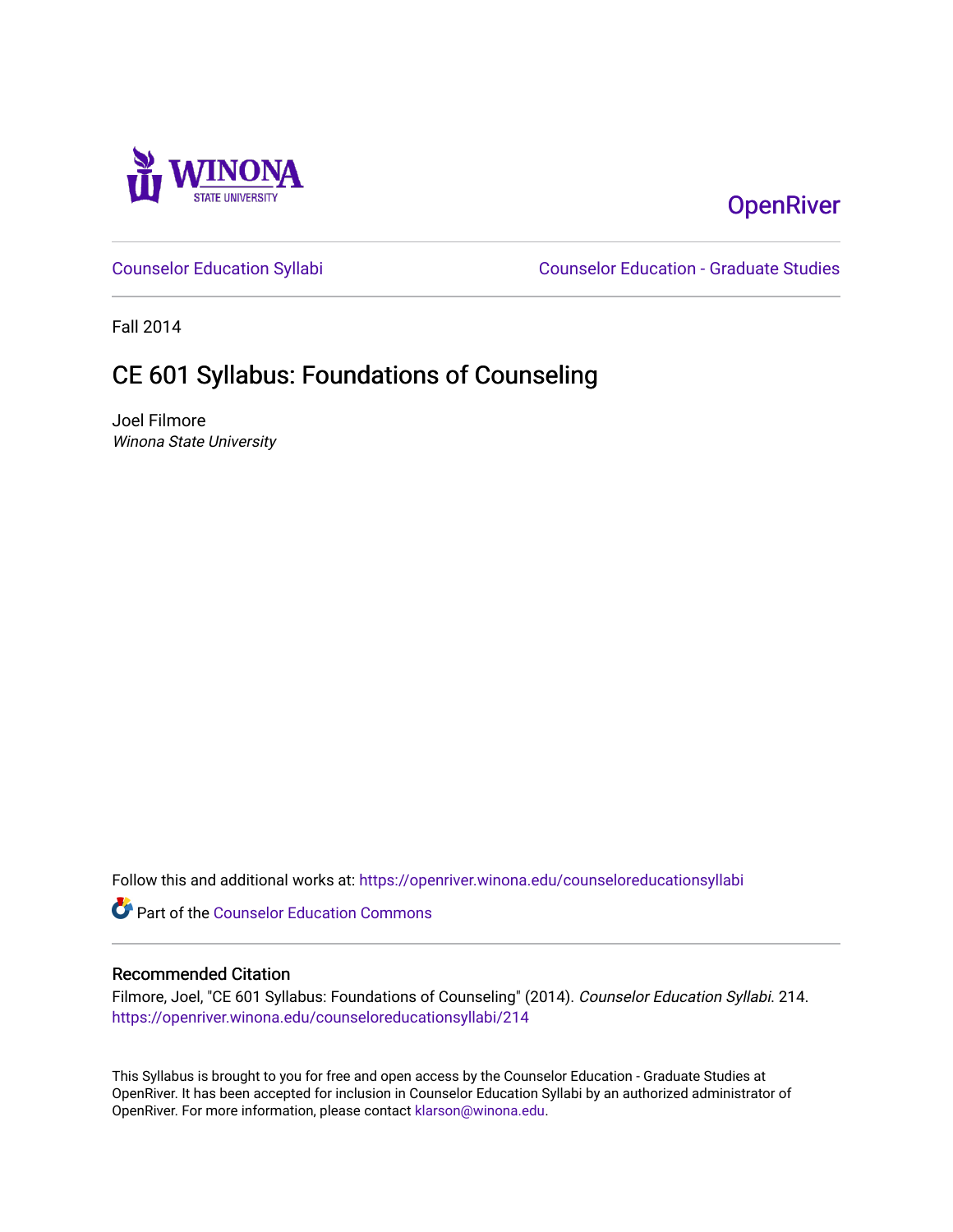

#### **WINONA STATE UNIVERSITY Counselor Education Department**

#### **CE 601: Foundations of Counseling Fall 2014**

**Instructor:** Joel Filmore, Ed.D., LCPC (IL), NCC **Class Day:** Tuesday **Office:** Gildemeister Hall 116A **Class Hours:** 5pm-8pm **Phone:** (507) 457-5335 **Class Room:** Gildemeister 329 **Office Hours:** M-T: 1pm-5pm & by appointment **Email:** jfilmore@winona.edu

**Prerequisites:** Admission to Dept.

#### **Required texts:**

Kottler, J. A. & Shepard, D. S. (2015). *Introduction to Counseling: Voices from the Field* (8<sup>th</sup> ed). Stamford, CT: Cengage Learning.

#### **STRONGLY Recommended text:**

American Psychological Association (2010). *Publication Manual of the American Psychological Association* (6<sup>th</sup> ed.). Washington, D.C.: American Psychological Association.

NOTE: All scholarly written work will adhere to the format of the  $6<sup>th</sup>$  edition APA manual. If you don't already own this text, you will need it throughout your program of study for every scholarly assignment. It is strongly recommended that you purchase this text.

#### **Course Description:**

This introductory counseling course is designed to provide students with an orientation to the field of counseling. It will familiarize students with the assumptions, theories, strategies, applications, and ethical and legal considerations related to development in counseling. Students will be introduced to the core requirements and multicultural competencies necessary to becoming a counselor, the various employment opportunities and settings in the counseling profession, and the roles and functions of counselors in these settings. Central to this course will be an on-going self-evaluation of the students' attitudes, values, interpersonal skills, and motives for choosing counseling as a potential profession. Threaded throughout the course will be the concept of counselor as social change agent and advocate for clients, the community, and the counseling profession. The primary purpose of the course, however, is to provide students with the opportunity to learn and practice the basic skills of helping. 

**Course Objectives:** After completing this course, students should:

1. Understand the historical, political, social, and philosophical factors that have influenced the development of counseling as a profession and how contemporary social issues (e.g., technological growth, diversification of the population) and present concerns of the profession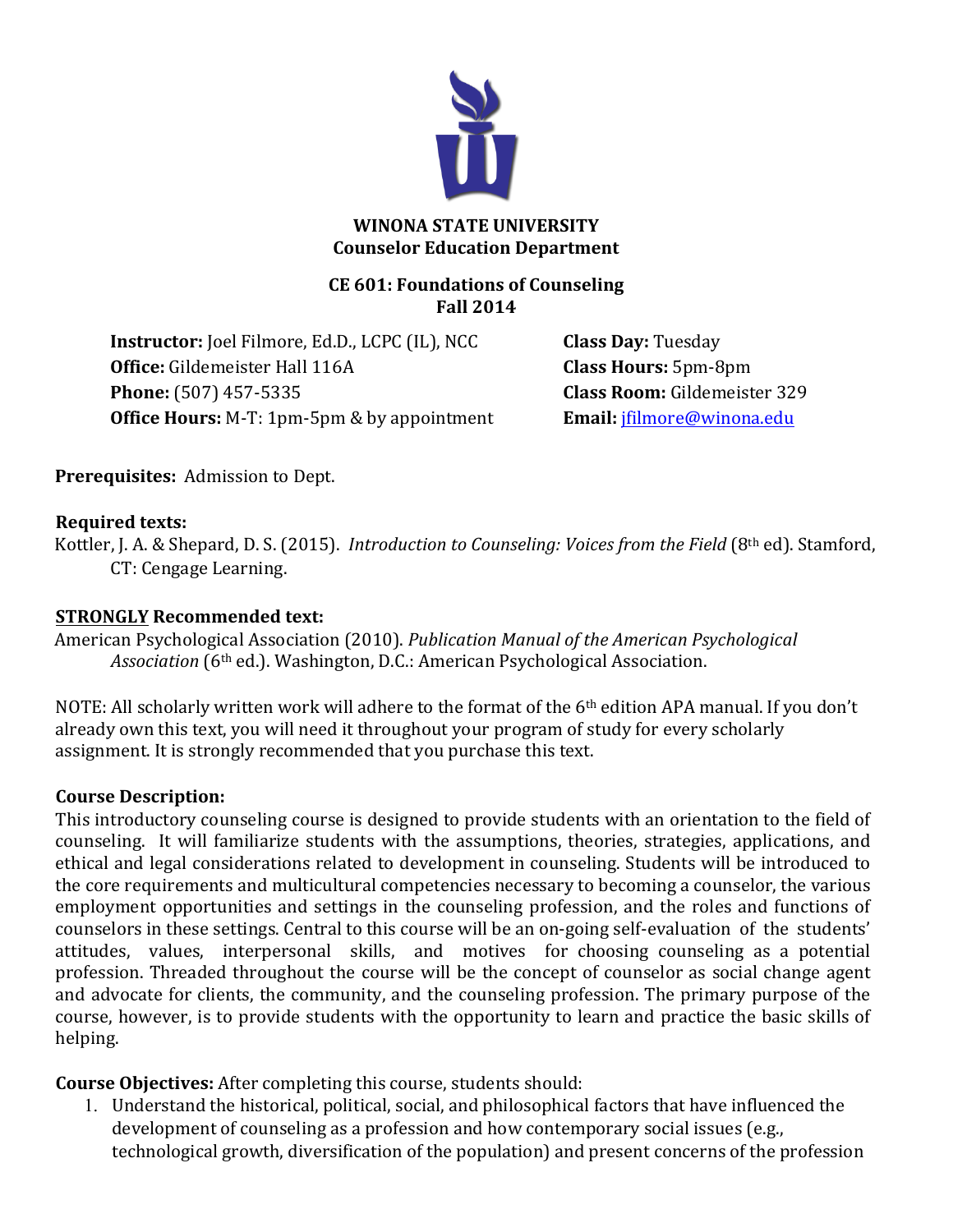(e.g., credentialing, accreditation, preparation standards) influence the practice of counseling in various settings.

- 2. Develop an awareness of their personal characteristics and beliefs that influence their place in the counseling field and their potential role as a counselor.
- 3. Identify roles, functions, preparation standards, credentialing, licensure, and professional identity of counselors.
- 4. Have a working knowledge of the ACA code of ethics and standards of practice, of ethical decision-making processes, and of basic legal guidelines in the field.
- 5. Have knowledge of diversity issues, including worldview, race/ethnicity, gender, social class, spirituality, sexual orientation, age, physical and mental status, and equity issues in counseling.
- 6. Be able to identify counselor characteristics that influence helping processes and be able to identify the basic competencies and skills necessary to work with diverse populations of clients.
- 7. Be familiar with the settings where counselors work and the types of work settings where counseling professionals practice.
- 8. Have a basic understanding of counseling theories and how individuals grow and change in a systemic context.
- 9. Develop advocacy strategies directed toward  $(a)$  promoting the profession of counseling,  $(b)$ calling attention to institutional barriers that may impede access, equity, and success for clients, and (c) challenging social barriers that impede access, equity, and success for clients.

## **Council for Accreditation of Counseling and Related Educational Programs (CACREP) Related Standards (2009):**

Students will demonstrate competence and understanding in each of the following areas: II.G.1. 

- a. history and philosophy of the counseling profession
- b. professional roles, functions, and relationships with other human service providers, including strategies for interagency/interorganization collaboration and communications;
- c. self-care strategies appropriate to the counselor role;
- d. counseling supervision models, practices, and processes;
- e. professional organizations, including membership benefits, activities, services to members, and current issues;
- f. professional credentialing, including certification, licensure, and accreditation practices and standards, and the effects of public policy on these issues;
- g. the role and process of the professional counselor advocating on behalf of the profession;
- h. advocacy processes needed to address institutional and social barriers that impede access, equity, and success for clients; and
- i. ethical standards of professional organizations and credentialing bodies, and applications of ethical and legal considerations in professional counseling.
- II.G.2.
	- a. multicultural and pluralistic trends, including characteristics and concerns within and among diverse groups nationally and internationally;
	- b. attitudes, beliefs, understandings, and acculturative experiences, including specific experiential learning activities designed to foster students' understanding of self and culturally diverse clients;

II.G.3. 

a. theories of individual and family development and transitions across the life span;

II.G.5. 

a. an orientation to wellness and prevention as desired counseling goals;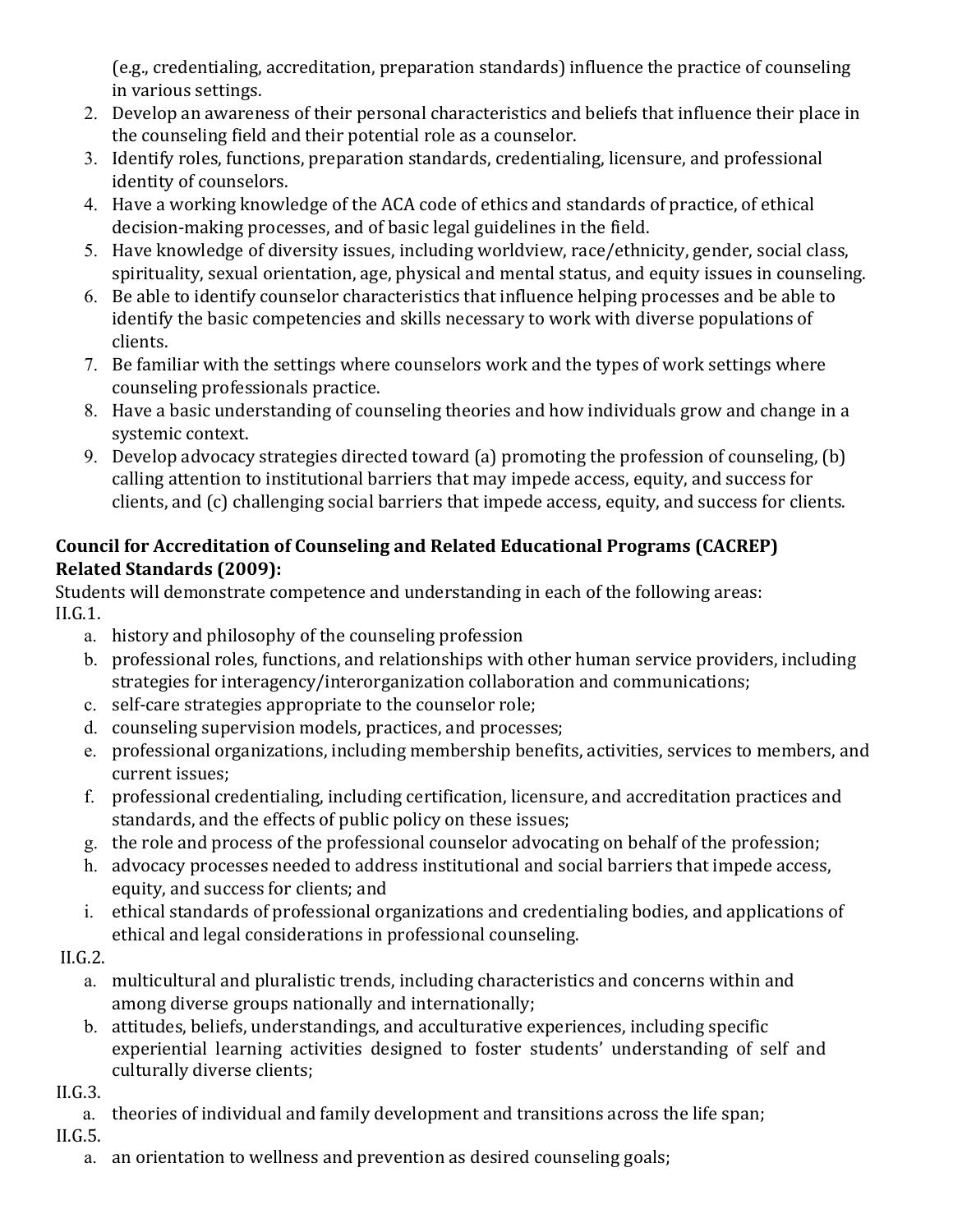- b. counselor characteristics and behaviors that influence helping processes;
- c. essential interviewing and counseling skills;

II.G.6. 

a. principles of group dynamics, including group process components, developmental stage theories, group members' roles and behaviors, and therapeutic factors of group work;

II.G.7. 

a. historical perspectives concerning the nature and meaning of assessment;

II.G.8. 

a. the importance of research in advancing the counseling profession;

### **Method of Instruction**

- a. Lecture/Discussion
- b. Videotapes, films, and Power Point presentations
- c. Modeling
- d. Internet-based learning
- e. Video and/or audio recorded role plays with peer feedback
- f. Case studies and responses to manual exercises
- g. Reflective self-evaluations
- h. Student presentations

#### **Inclusive Excellence:**

WSU recognizes that our individual differences can deepen our understanding of one another and the world around us, rather than divide us. In this class, people of all ethnicities, genders and gender identities, religions, ages, sexual orientations, disabilities, socioeconomic backgrounds, regions, and nationalities are strongly encouraged to share their rich array of perspectives and experiences. If you feel your differences may in some way isolate you from WSU's community or if you have a need of any specific accommodations, please speak with the instructor early in the semester about your concerns and what we can do together to help you become an active and engaged member of our class and community.

#### **Diversity Statement**

This is meant to be a safe, welcoming, and inclusive classroom environment for students of all races, ethnicities, sexual orientations, gender identities/variances, ages, religions, economic classes, and ability statuses. As such, you will be encouraged and challenged to use language and basic counseling techniques that are respectful, inclusive, representative and culturally appropriate.

## **Students with Disabilities Notice:**

Students with documented disabilities who may need accommodations, who have any medical emergency information the instructor should know of, or who need special arrangements in the event of an evacuation, should make an appointment with the instructor as soon as possible, no later than the 1st week of the term.

## **Electronic Device Notice:**

As a matter of courtesy to your classmates and the instructor, please put your cell phones on silent, as well as any other electronic devices that make any noise, while you are in class.

## Laptop/PDA Policy:

You may use your laptops/tablets in class as long as their use is classroom related (e.g., No Facebook, Twitter, or Instagram on my time... unless you are posting **GREAT** things about me).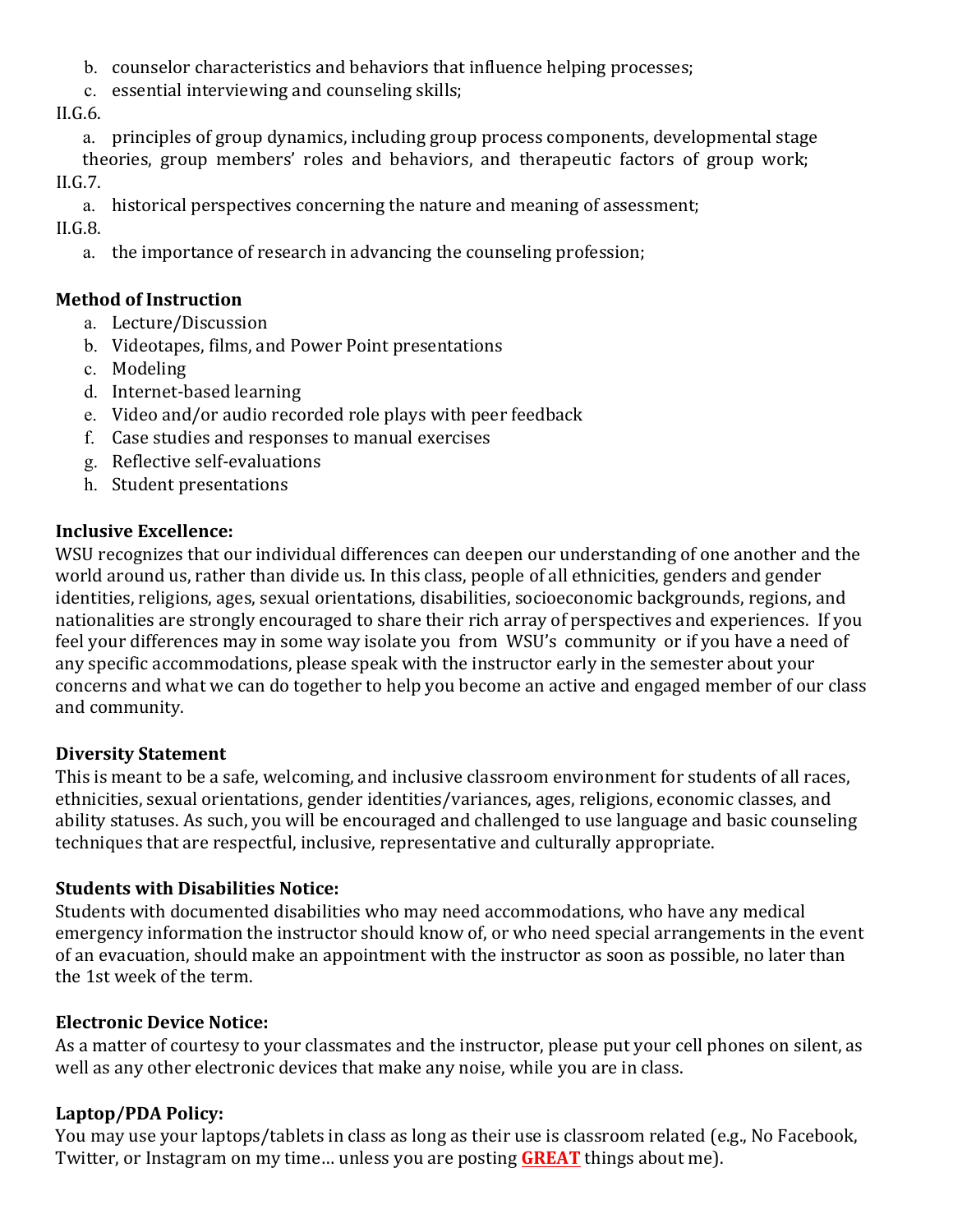#### **Academic Integrity:**

Students are expected to practice professionalism and academic integrity in all assignments and class discussions. This includes, but is not limited to, treating other students and the professor respectfully, engaging in meaningful class discussions, thinking and writing critically and thoughtfully, creating original works, and citing all resources using APA format. Plagiarism will result in loss of credit for this course and further consequences may result from the university system.

#### **Class Visitor Policy:**

Visitors of any age are not allowed without prior permission of the instructor.

#### **E-mail Policy:**

You are assigned a university e-mail account that will be used by professors. Students should make every effort to get to know their account and check it regularly.

#### **Course Expectations:**

#### *Attendance:*

Students are required to attend all class sessions. If there is a need to miss a class based on emergency, it is expected that the student will contact the instructor (if possible) **before** the missed class. If it is necessary to miss more than one class for any reason, the student can expect a 10-point deduction from the final grade for each class missed, or an alternative assignment to replace missed class time. 

As a future counselor, it is an expectation that you will be an active member of this class and it is expected that you will be an engaged learner, bringing energy and enthusiasm to every class.

The syllabus details readings for each week. When students come to class, it is expected that the readings will be finished, and the students will be prepared to engage in meaningful discussion about them. You will receive a participation grade and this will reflect your professionalism including attendance, participation, preparation for class, and professional conduct.

#### *Assignments:*

Assignments are to be turned via D2L on the day the assignment is due. Only in the event of documentable extenuating circumstances are assignments accepted late. With the exception of documentable emergencies, late assignments will be assessed a 2-point deduction per day of lateness up to two weeks, after which late assignments will not be accepted. With the exception of the Final Exam, you are encouraged to work together, however your finished work must always be unique to you, and is your individual responsibility to complete. The Final Exam **MAY NOT** be done late. All coursework MUST be completed in order to get a grade in this class (**you cannot opt out of doing assignments**).

#### *Evaluation:*

I will provide written feedback on all taped demonstrations and written work. Evaluation includes both cognitive work and skill development. A letter grade will be assigned.

If you have questions concerning any type of evaluation you receive, please see me immediately. Bring your evaluation in question. Remember, this class is a learning, growing experience. Perfection is not expected, but improvement in judgment and techniques is.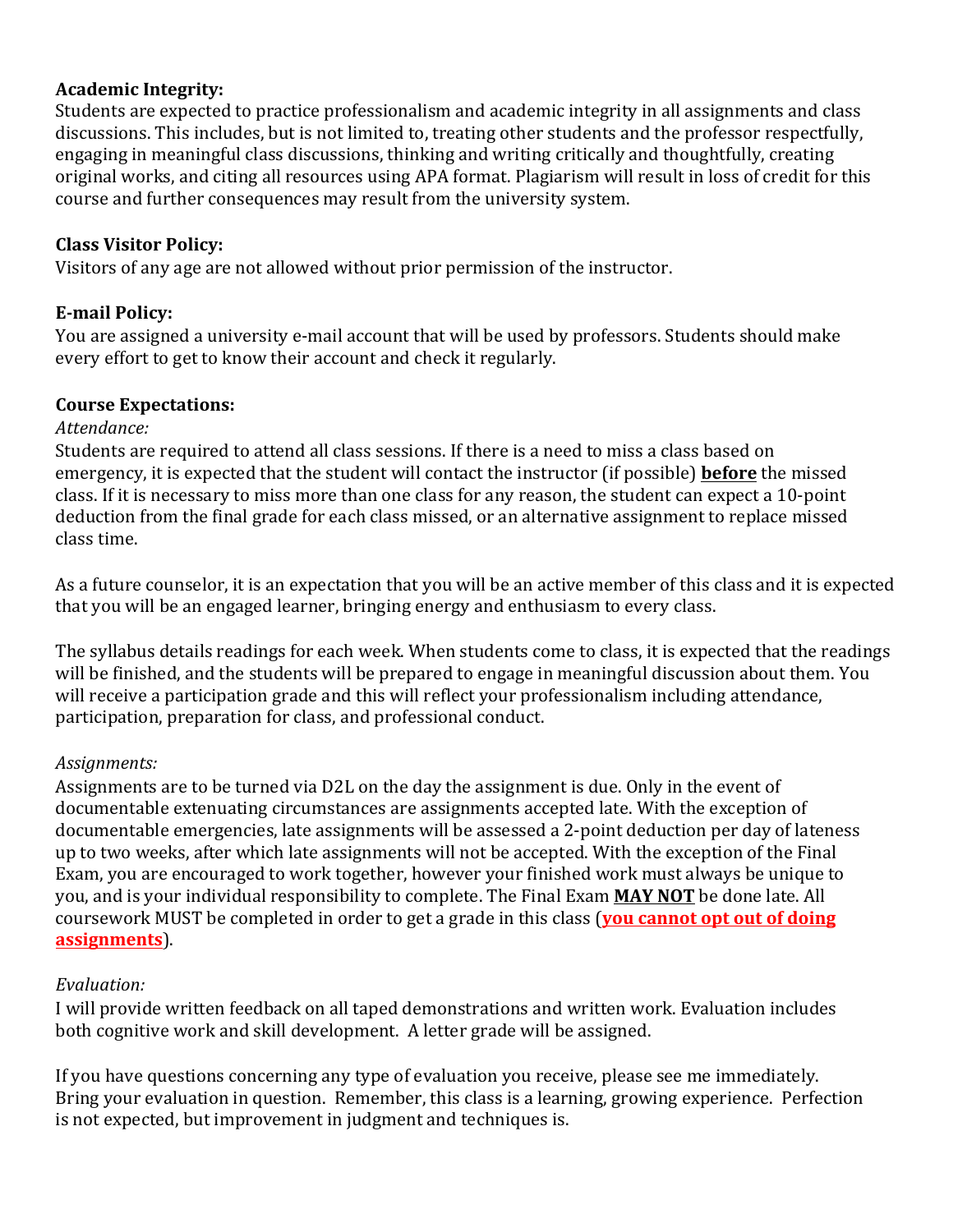A grade of B or better in this course is required to continue in the Counselor Education Department programs. 

Grade of "A" means you have done excellent work and are ready to continue your course sequence. Requires a minimum of 90% of total points.

Grade of "B" means you have done good work. With the assignment of a B you will be allowed to proceed through your program of study, and you will be given specific elements to work on as you proceed. Requires a minimum of 80% of total points.

Grade of "C" or below means you do not have the skill readiness that continuation in the department requires. A remediation plan will be developed between you and the CED faculty to support your success in the program.

#### **Assignments:**

#### **1. Attendance and participation (30 points)**

Students are *required to attend all class sessions*. If there is a need to miss a class based on emergency, it is expected that the student will contact the instructor before the missed class. If it is necessary to miss more than one class for any reason, 10 points will be deducted from the final grade, or a make-up activity will be assigned.

You should be an *active member* of this class and it is expected that you will be an *engaged learner*, bringing energy and enthusiasm to every class. Weather often interferes with class attendance. It is your responsibility to determine whether or not it is safe to travel. You will be notified within 2 hours of class if class is cancelled due to weather. When class is canceled, alternate web-based activities will be assigned.

#### **2. Personal Beliefs Statement (10 points)**

This 2-3 page statement should outline your motivations for choosing the counseling field. Answer the following questions as you write.

- 1. What cultural identities, values, and experiences led you to consider a career in counseling?
- 2. Why do you view counseling as an important field today?
- 3. What are your thoughts about how people change?
- 4. What counseling settings and/or populations do you think you are interested in serving? Why?
- 5. What skills do you believe you already possess that will help you in this field? What skills do you hope to gain from this program?

Your paper may be written in the first person, and you are not required to include references, however, utilize your best writing skills to create a personal and professional paper about why you chose the counseling profession. If you choose to include references, you must adhere to APA style.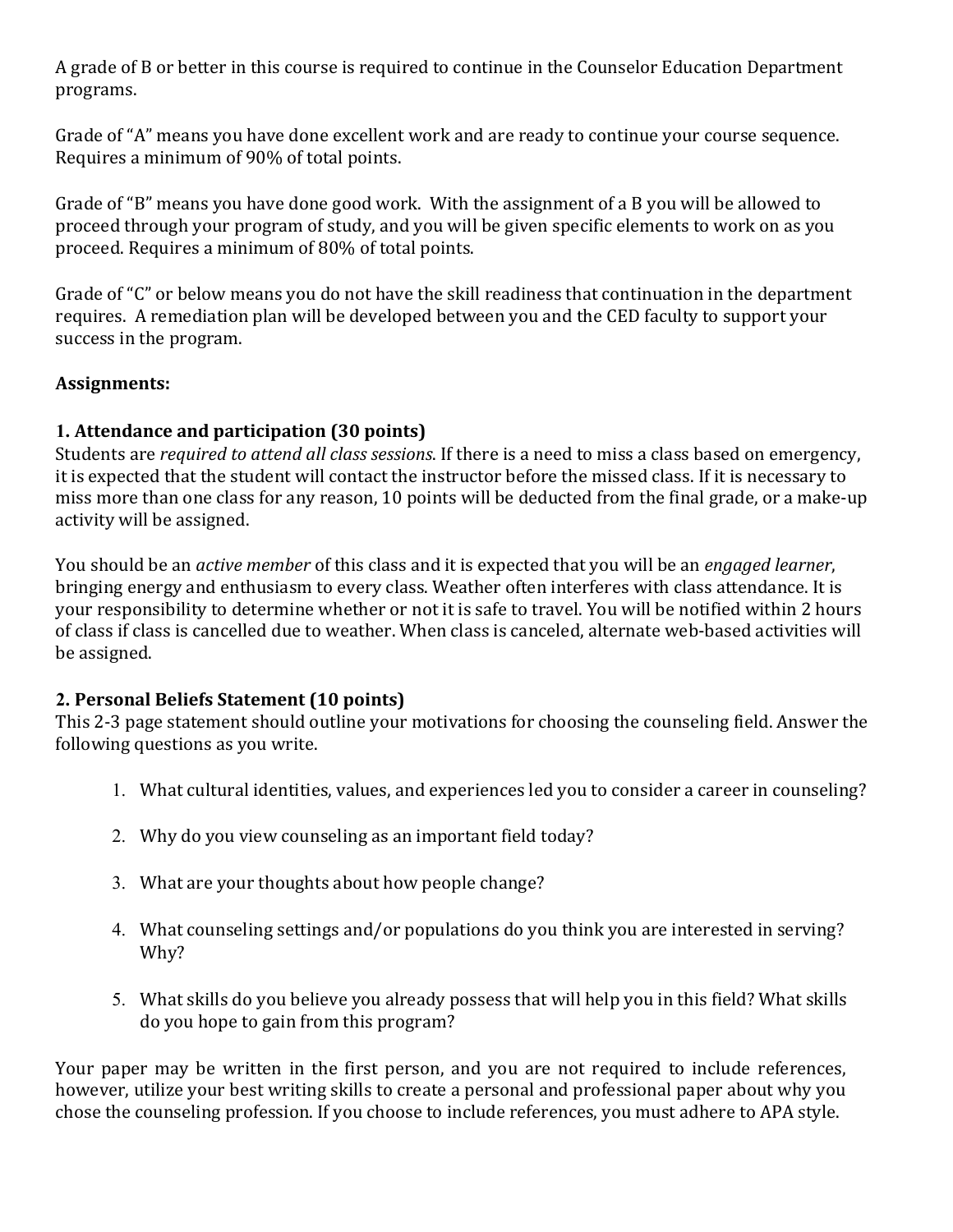## **3. Completion of the Candidacy form (Required but not graded)**

Students must meet with their individual advisors sometime before the week of **November 25<sup>th</sup>** to complete the Candidacy form and tentative program planning schedule (located on the CE website and in the Program Handbook). Students are required to contact the instructor to confirm that these two documents have been completed with the advisor.

## **4. Advocacy Projects (120 points total – 40 points for each component)**

As counselors and agents of social change, we impact the community and the profession in a variety of ways. Our voices and knowledge create change for our profession and for our clients. Two avenues to affect such change include contacting legislative bodies that create laws that affect our profession and clients and/or researching human services for our clients and ourselves. Both opportunities involve education and advocacy. You must engage in both projects below, but you can choose whether to fulfill Project 1 first or Project 2 first. Due dates for these projects are listed in the Course Schedule.

*Advocacy Project 1: Research a Human Services Agency: You will select a human service agency that* provides services to the community (this is important for all students regardless of concentration). You will contact the agency and schedule a meeting with someone on staff who can inform you of the types of services provided by their agency. You must visit the agency in person to conduct the interview. You will prepare a handout and will bring this handout to class to share and briefly discuss your chosen site. In addition, you will submit your handout on D2L for this course. A guideline for questions and handout are provided in Appendix A.

*Advocacy Project 2: Counselor Advocacy through Legislative Influence:* You will write a letter or email related to legislative action. You will need to explore the ACA/ASCA and state counseling association websites to become aware of the need for various legislative actions. Examples include legislative actions that provide reimbursement for counselors' services, that promote counselors' rights to practice within the limits of their training (e.g., counselors' rights to use assessment instruments), that advocate for services for students in schools, etc. To create a thoughtful and wellinformed letter/email, you will need to engage in your own research on the subject and include that information in your letter/email with correct referencing of resources (you must cite at least two professional references of research in the body of your letter and include a reference page). You may not use a standard letter/email that an organization has prepared (this is plagiarism and will result in failure of the assignment and possibly the course). This letter must be in your own words. Finally, a copy of the letter/email is to be provided to the instructor with some evidence that your letter or email was sent. If an email is sent, you can blind copy the instructor (Bcc), or you can forward the message from your sent items.

*Reaction Paper*: A two to four (2-4) page Reaction Paper is to be written when submitting your last Advocacy Project. It should accompany the assignment handed in to your instructor (please see guideline for reaction paper in syllabus in Appendix B and add this Reaction Paper to your Advocacy Project at the end of your document).

## **5. Interview with a Professional Counselor (30 points)**

Students will interview in person (face-to-face) a professional counselor about the role of professionals as well as changes and important issues within the field. The professional must have received his/her training and education as a counselor in a program similar to the Counselor Education program. That means they **must** have a degree in counseling. *Individuals who received training and education in social work, psychology (anyone who is trained in a counseling psychology* program, for example, is not appropriate for this interview), marriage and family therapy, and psychiatry are NOT viable professionals for interviewing even if they are licensed as a LPC or LPCC. If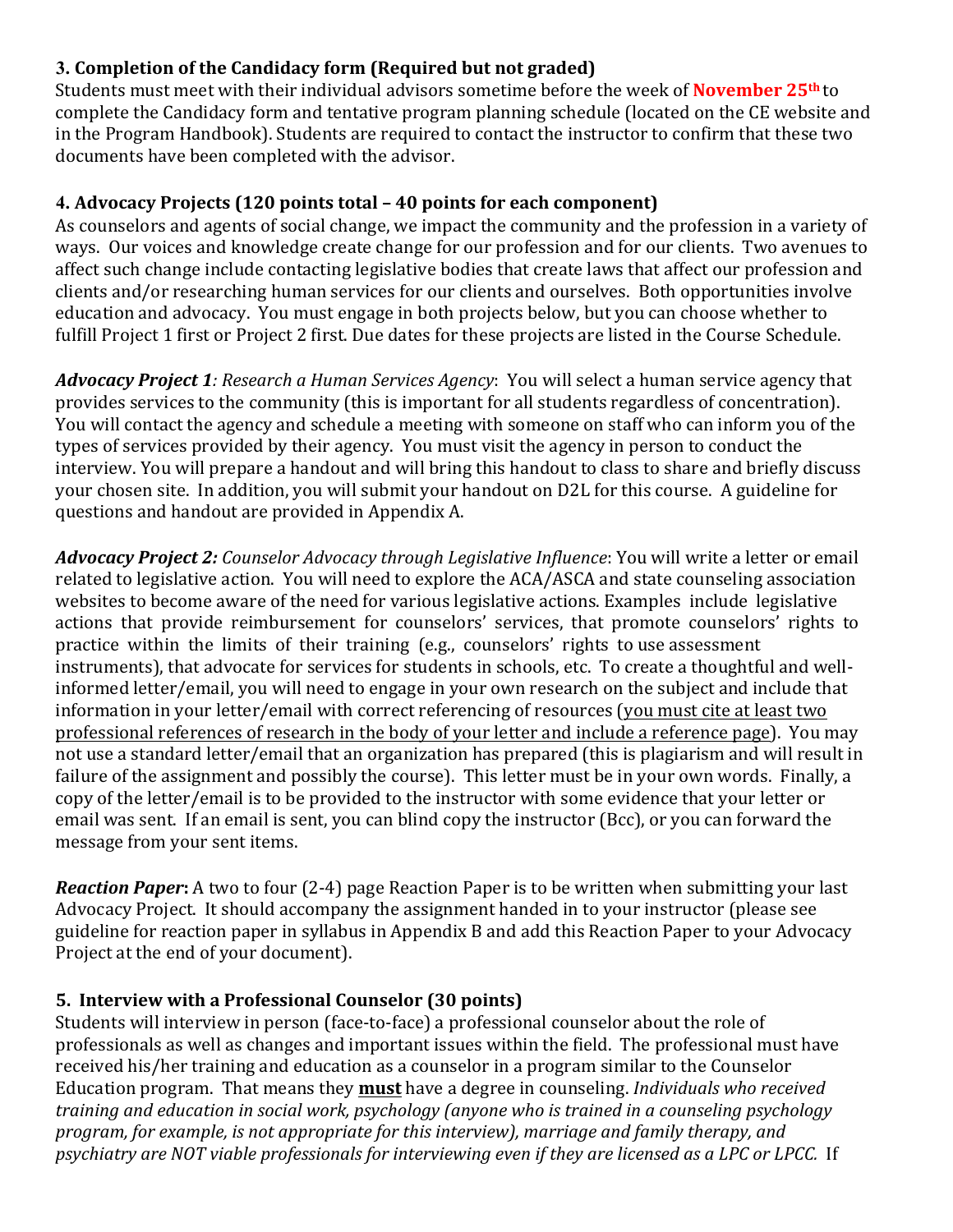you have any doubt about the training of the individuals you plan to interview, please ask them about their training **PRIOR** to your interview or contact me to verify that they are appropriate for this assignment. Also, you may not interview a family member or close friend for this assignment.

You are to write a reaction paper to the interview, indicating issues that raised salience for you about the counseling profession, training, the role of the counselor, and current issues within the field. The paper should reflect your awareness of the profession and role as a counselor as opposed to a summary of the interview. I cannot stress enough how important it is not to offer a summary of the interview but your **REACTION** to it. I am looking for your "inner dialogue" of the interview.

You may discuss the interview but mostly in the context of your reaction to the responses. A running account of what was said is not important though it is important to include the items in the Interview Schedule available in this syllabus. This paper should be 6-8 pages in length.

You must obtain informed consent from the professional you are interviewing and submit the signed form to the professor with your assignment. Any papers submitted without the consent form will **receive a failing grade.** An informed consent document is included Appendix C.

In addition, please request permission for release of their contact information so that students in class may contact them for future networking and informational interviewing if desired.

## **6.** Attendance at Capstone Presentations (Required but not graded)

Wednesday, December 10, 2012 - 5:00 p.m. to  $8:00$  p.m. Winona Campus Location - TBA Rochester Campus Location - TBA

#### **7. Final Exam (50 points)**

The Final Exam will be multiple choice and will test students' knowledge of the various topics learned over the course of the term. The exam will be taken online via D2L. The exam is open book. However, students may NOT use each other, the internet, or other resources. Only the textbook is permissible as a reference when taking the exam. Students will be allowed one attempt only.

#### Total points possible for course: 240 **Breakdown of points:**

Attendance and Participation: 30 points Personal Beliefs Statement: 10 points Advocacy projects: 120 points Interview with a Professional Counselor: 30 points Final Exam: 50 points

A:  $240 - 216$  $B: 215 - 192$ Below a B: Remediation plan to continue in CED **Class Schedule:**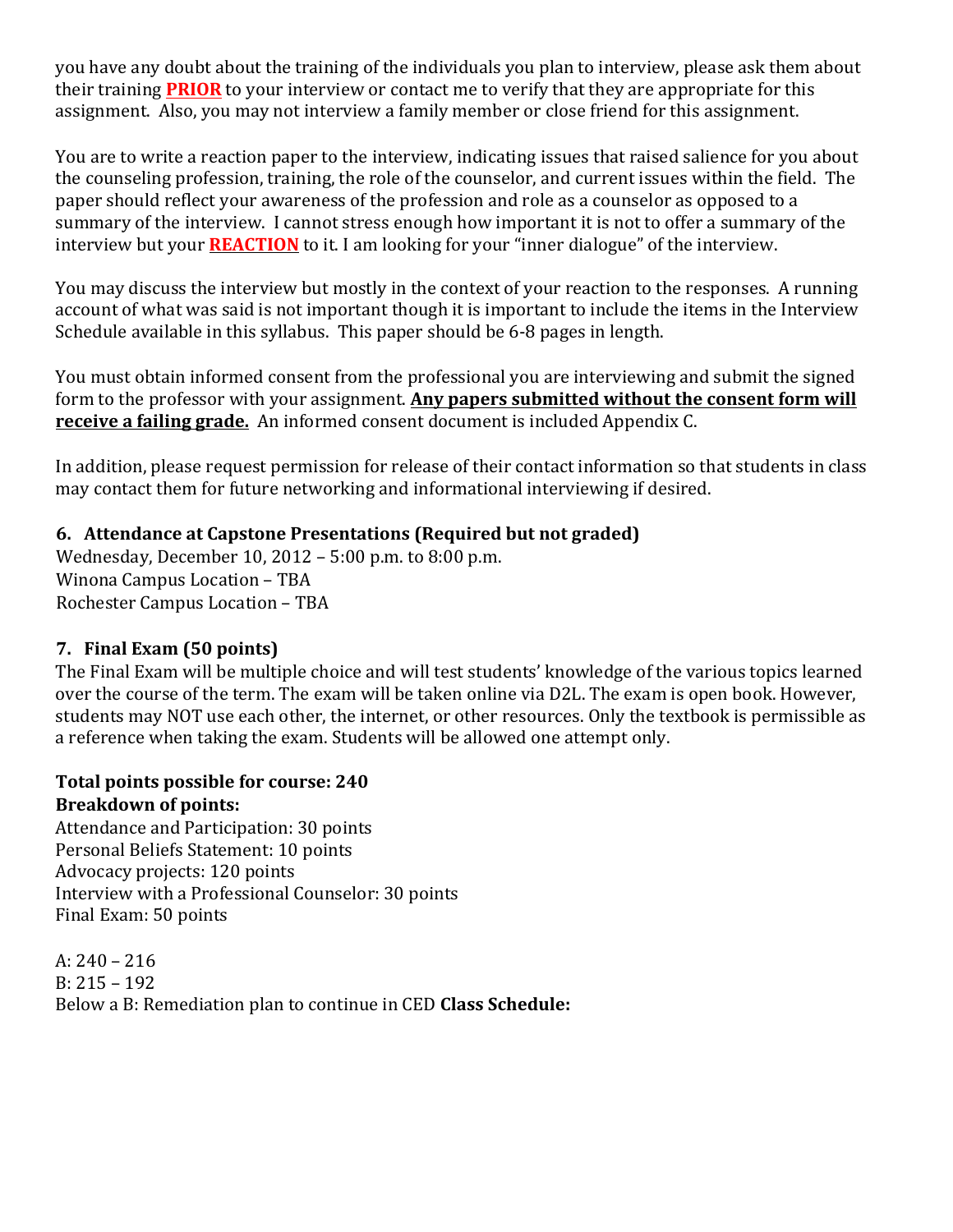# **Scoring Rubrics:**

**1. Attendance and Participation (30 points)** 

| <b>Points</b>  | <b>Description</b>                                                                                                                                                                                                                                                           |
|----------------|------------------------------------------------------------------------------------------------------------------------------------------------------------------------------------------------------------------------------------------------------------------------------|
| $24-30$ points | -Regularly asks questions or makes observations that indicate reflection, knowledge of<br>readings for class<br>-Participates actively in small groups in class,<br>-Attends class regularly (no missed classes or one with prior arrangement)                               |
| 18-23 points   | -Occasionally asks questions or makes observations that indicate reflections, some<br>knowledge of readings for class<br>-Participates in small groups<br>-Misses 1 class with prior arrangement<br>-Is never late or leaves early w/out due reason                          |
| 11-17 points   | -Rarely asks questions or makes comments that indicate familiarity with the topics<br>prepared for class<br>-Does not actively participate in small groups<br>-Misses no more than 1 classes w/o prior arrangement<br>-Is occasionally late or leaves early w/out due reason |
| 0 -10 points   | -Does not ask questions or make comments that indicate familiarity with topics for class<br>-Does not participate actively in small groups<br>-Misses class often<br>-Is often late or leaves early w/out due reason                                                         |

## 2. Personal Beliefs Statement (10 points)

| <b>Maximum</b>                 | 4 points                                                                                                                   | 3 points                                                                                           | 2 points                                                                                    | 1-0 points                                                                                          |
|--------------------------------|----------------------------------------------------------------------------------------------------------------------------|----------------------------------------------------------------------------------------------------|---------------------------------------------------------------------------------------------|-----------------------------------------------------------------------------------------------------|
| <b>Content</b><br>(4 points)   | Clear<br>articulation of<br>personal beliefs<br>and reasons for<br>entering the<br>profession.                             | Mostly clear<br>articulation of<br>personal beliefs and<br>reasons for entering<br>the profession. | Vague articulation<br>of personal beliefs<br>and reasons for<br>entering the<br>profession. | Incomplete<br>articulation of<br>personal beliefs<br>and reasons for<br>entering the<br>profession. |
| <b>Content</b><br><b>Grade</b> |                                                                                                                            |                                                                                                    |                                                                                             |                                                                                                     |
| <b>Maximum</b>                 | 2 points                                                                                                                   | 1 point                                                                                            | <b>0</b> points                                                                             |                                                                                                     |
| <b>Format</b><br>(2 points)    | Excellent<br>writing skills,<br>no grammatical<br>errors,<br>thorough, and<br>within the<br>approximate<br>page limitation | Good writing skills,<br>few errors, complete<br>and within the<br>approximate<br>page limitation   | Poor writing skills.<br>Several errors.<br>Inadequate length.                               |                                                                                                     |
| <b>Format</b><br><b>Grade</b>  |                                                                                                                            |                                                                                                    |                                                                                             |                                                                                                     |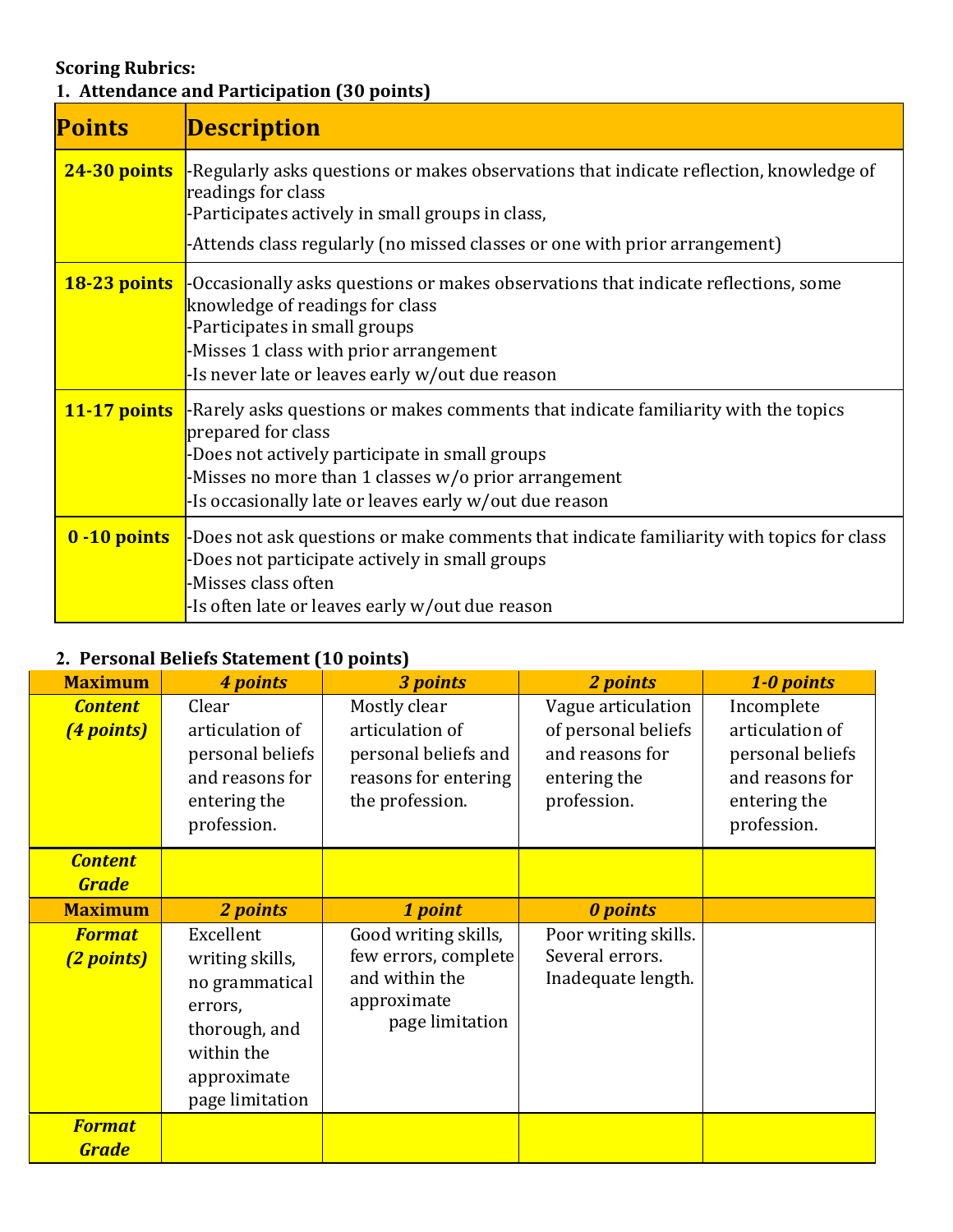| <b>Maximum</b>                                  | 4 points                                                                                        | 3 points                                                              | 2 points                                                                  | 1-0 points                                                                  |
|-------------------------------------------------|-------------------------------------------------------------------------------------------------|-----------------------------------------------------------------------|---------------------------------------------------------------------------|-----------------------------------------------------------------------------|
| <b>Depth of</b>                                 | Student                                                                                         | Student adequately                                                    | Student does not                                                          | Student does not                                                            |
| <b>Understan</b>                                | thoroughly                                                                                      | addresses every                                                       | address every                                                             | address every                                                               |
| <b>ding</b>                                     | addresses every                                                                                 | component of                                                          | component of                                                              | component of the                                                            |
| (4 points)                                      | component of<br>paper, and<br>provides<br>exceptional<br>depth and<br>reflection in<br>writing. | paper, and provides<br>sufficient depth and<br>reflection in writing. | paper, or provides<br>insufficient depth<br>and reflection in<br>writing. | paper, and<br>writing is shallow<br>and lacks<br>evidence of<br>reflection. |
| <b>Understa</b><br><b>nding</b><br><b>Grade</b> |                                                                                                 |                                                                       |                                                                           |                                                                             |
| <b>Total</b><br><b>Points:</b>                  |                                                                                                 |                                                                       |                                                                           |                                                                             |

#### **3. Advocacy Projects (120 points)** *Research Human Services Agency (***40 points)**

community. 

| <b>Maximum</b><br>14 points<br>16 points<br>12 points<br>11-0 points<br><b>Content</b><br>Appropriate<br>Appropriate agency<br>Appropriate agency<br>contacted. Most<br>contacted, but some<br>(8 points)<br>agency contacted.<br>All aspects of<br>aspects of agency<br>aspects of agency<br>aspects of agency<br>agency thoroughly<br>addressed.<br>missing from<br>missing.<br>brochure.<br>addressed.<br><b>Content</b><br><b>Grade</b><br><b>Maximum</b><br><b>8 points</b><br>4 points<br>2 point<br>1-0 points<br>Brochure is<br>Brochure is<br>Brochure is poorly<br><b>Format</b><br>Brochure is acceptable.<br>done with limited<br>Information is<br>marginal. Several<br>(4 points)<br>attractive,<br>presented is clear, but<br>information and<br>errors. Information<br>creative, and<br>may lack organization<br>lacks creativity and<br>informative.<br>presented is unclear<br>or lack creativity.<br>attention to detail.<br>or lacks attention to<br>Information<br>presented in a<br>detail.<br>way that is clear<br>and user-friendly.<br><b>Format</b><br><b>Grade</b><br><b>Maximum</b><br>16 points<br>14 points<br>11-0 points<br>12 points<br>Student is<br>Student is informed<br>Student lacks depth<br>Student does not<br><b>Presentation</b><br>informed and<br>of understanding of<br>adequately present<br>about what agency<br>of Agency<br>offers, and how this<br>agency offerings, or<br>agency offerings.<br>(8 points)<br>clear about what<br>agency offers and<br>agency contributes<br>inadequately<br>how this agency<br>explains how agency<br>to community. |                |                 |                |                                               |
|----------------------------------------------------------------------------------------------------------------------------------------------------------------------------------------------------------------------------------------------------------------------------------------------------------------------------------------------------------------------------------------------------------------------------------------------------------------------------------------------------------------------------------------------------------------------------------------------------------------------------------------------------------------------------------------------------------------------------------------------------------------------------------------------------------------------------------------------------------------------------------------------------------------------------------------------------------------------------------------------------------------------------------------------------------------------------------------------------------------------------------------------------------------------------------------------------------------------------------------------------------------------------------------------------------------------------------------------------------------------------------------------------------------------------------------------------------------------------------------------------------------------------------------------------------------------------------------------------------|----------------|-----------------|----------------|-----------------------------------------------|
|                                                                                                                                                                                                                                                                                                                                                                                                                                                                                                                                                                                                                                                                                                                                                                                                                                                                                                                                                                                                                                                                                                                                                                                                                                                                                                                                                                                                                                                                                                                                                                                                          |                |                 |                |                                               |
|                                                                                                                                                                                                                                                                                                                                                                                                                                                                                                                                                                                                                                                                                                                                                                                                                                                                                                                                                                                                                                                                                                                                                                                                                                                                                                                                                                                                                                                                                                                                                                                                          |                |                 |                | Inappropriate agency<br>contacted, or several |
|                                                                                                                                                                                                                                                                                                                                                                                                                                                                                                                                                                                                                                                                                                                                                                                                                                                                                                                                                                                                                                                                                                                                                                                                                                                                                                                                                                                                                                                                                                                                                                                                          |                |                 |                |                                               |
|                                                                                                                                                                                                                                                                                                                                                                                                                                                                                                                                                                                                                                                                                                                                                                                                                                                                                                                                                                                                                                                                                                                                                                                                                                                                                                                                                                                                                                                                                                                                                                                                          |                |                 |                |                                               |
|                                                                                                                                                                                                                                                                                                                                                                                                                                                                                                                                                                                                                                                                                                                                                                                                                                                                                                                                                                                                                                                                                                                                                                                                                                                                                                                                                                                                                                                                                                                                                                                                          |                |                 |                |                                               |
|                                                                                                                                                                                                                                                                                                                                                                                                                                                                                                                                                                                                                                                                                                                                                                                                                                                                                                                                                                                                                                                                                                                                                                                                                                                                                                                                                                                                                                                                                                                                                                                                          |                |                 |                |                                               |
|                                                                                                                                                                                                                                                                                                                                                                                                                                                                                                                                                                                                                                                                                                                                                                                                                                                                                                                                                                                                                                                                                                                                                                                                                                                                                                                                                                                                                                                                                                                                                                                                          |                |                 |                |                                               |
|                                                                                                                                                                                                                                                                                                                                                                                                                                                                                                                                                                                                                                                                                                                                                                                                                                                                                                                                                                                                                                                                                                                                                                                                                                                                                                                                                                                                                                                                                                                                                                                                          |                |                 |                |                                               |
|                                                                                                                                                                                                                                                                                                                                                                                                                                                                                                                                                                                                                                                                                                                                                                                                                                                                                                                                                                                                                                                                                                                                                                                                                                                                                                                                                                                                                                                                                                                                                                                                          |                |                 |                |                                               |
|                                                                                                                                                                                                                                                                                                                                                                                                                                                                                                                                                                                                                                                                                                                                                                                                                                                                                                                                                                                                                                                                                                                                                                                                                                                                                                                                                                                                                                                                                                                                                                                                          | contributed to | Presentation is | contributes to |                                               |

adequate. 

community.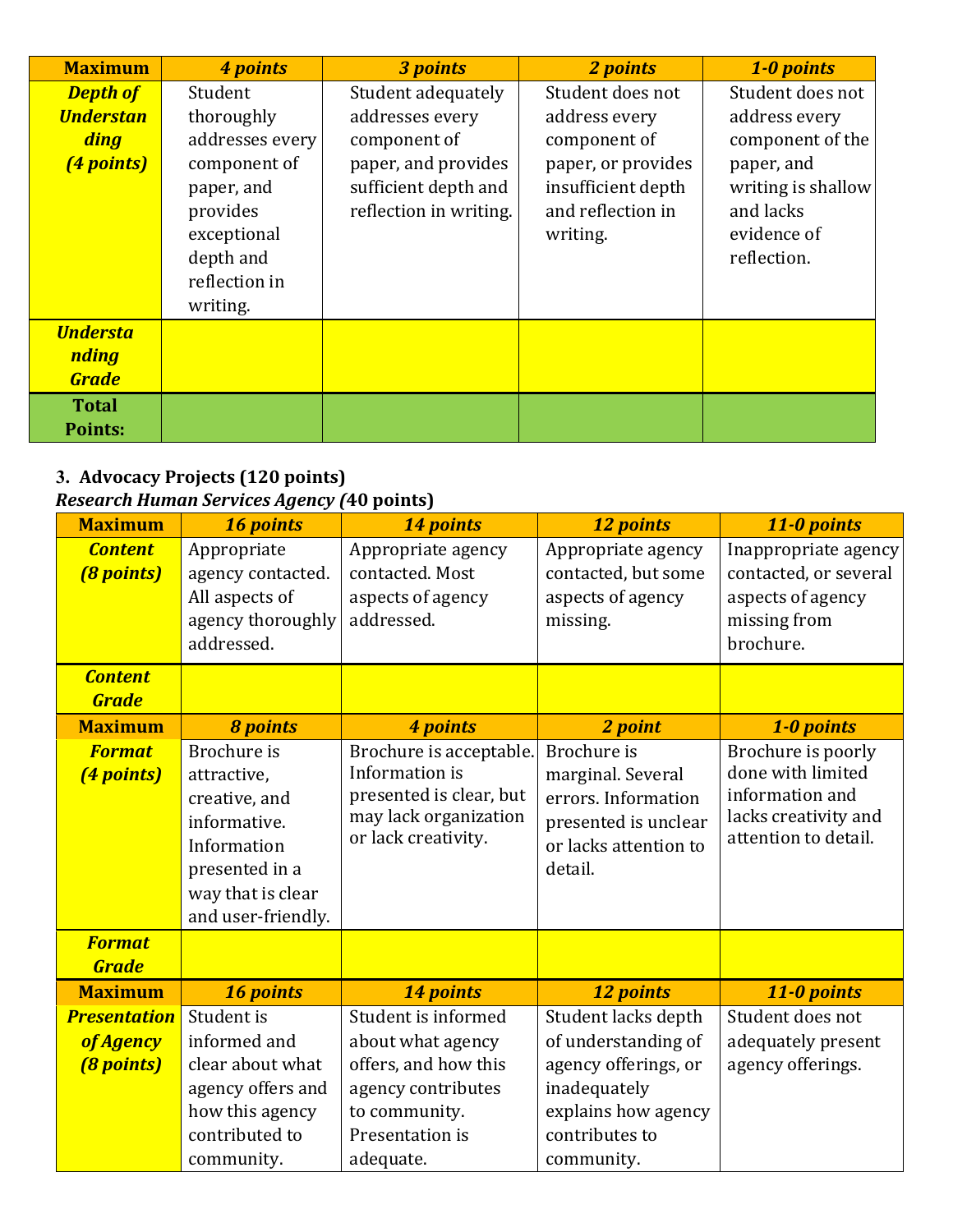|                                     | Thoughtful and<br>complete<br>presentation. |  |  |
|-------------------------------------|---------------------------------------------|--|--|
| <b>Presentation</b><br><b>Grade</b> |                                             |  |  |
| <b>Total</b><br>Points:             |                                             |  |  |

# *Counselor Advocacy Through Legislative Influence* **(40 points)**

| <b>Maximum</b>                                                   | 16 points                                                                                                                                                                                  | 14 points                                                                                                                                       | 12 points                                                                                                                                    | 11-0 points                                                                                                   |
|------------------------------------------------------------------|--------------------------------------------------------------------------------------------------------------------------------------------------------------------------------------------|-------------------------------------------------------------------------------------------------------------------------------------------------|----------------------------------------------------------------------------------------------------------------------------------------------|---------------------------------------------------------------------------------------------------------------|
| <b>Content</b><br><b>(8 points)</b>                              | Letter is well-<br>informed with at<br>least 3 credible<br>references. Issue<br>addressed is<br>current and<br>relevant.                                                                   | Letter is informed,<br>with 2 credible<br>references. Issue<br>addressed is outdated,<br>or lacks evidence to<br>support.                       | Letter adequately<br>addresses issue, but<br>does not provide<br>evidence to support,<br>or lacks depth of<br>coverage.                      | Letter does not<br>adequately address<br>issue, and does not<br>include supporting<br>resources.              |
| <b>Content</b><br><b>Grade</b>                                   |                                                                                                                                                                                            |                                                                                                                                                 |                                                                                                                                              |                                                                                                               |
| <b>Maximum</b>                                                   | <b>8 points</b>                                                                                                                                                                            | 4 points                                                                                                                                        | 2 point                                                                                                                                      | 1-0 points                                                                                                    |
| <b>Format 4</b><br><i>(points)</i><br><b>Format</b>              | Letter is well-<br>written, with no<br>errors, and<br>presents the issue<br>professionally<br>with correct<br>formatting of a<br>business letter.<br>References cited<br>using APA format. | Letter is adequately<br>written, but includes<br>some errors or is not<br>in an appropriate<br>format. References<br>cited using APA<br>format. | Letter is poorly<br>written with<br>several errors.<br>Incorrect<br>formatting used.<br>References not cited,<br>or incorrect APA<br>format. | Letter is poorly<br>written and<br>unprofessional with<br>no references to<br>support the issue<br>presented. |
| <b>Grade</b>                                                     |                                                                                                                                                                                            |                                                                                                                                                 |                                                                                                                                              |                                                                                                               |
| <b>Maximum</b>                                                   | 16 points                                                                                                                                                                                  | 14 points                                                                                                                                       | 12 points                                                                                                                                    | $11-0$                                                                                                        |
| <b>Depth of</b><br><b>Understandi</b><br>ng<br><b>(8 points)</b> | Student<br>thoroughly<br>addresses the<br>issue and<br>demonstrates a<br>clear and<br>articulate<br>understanding of<br>the issue<br>presented.                                            | Student adequately<br>addresses the issue<br>and demonstrates a<br>mostly clear<br>understanding of the<br>issue presented.                     | Student marginally<br>addresses the issue<br>and lacks a clear<br>understanding of the<br>issue presented.                                   | Student does not<br>show evidence of<br>understanding of<br>the issue presented.                              |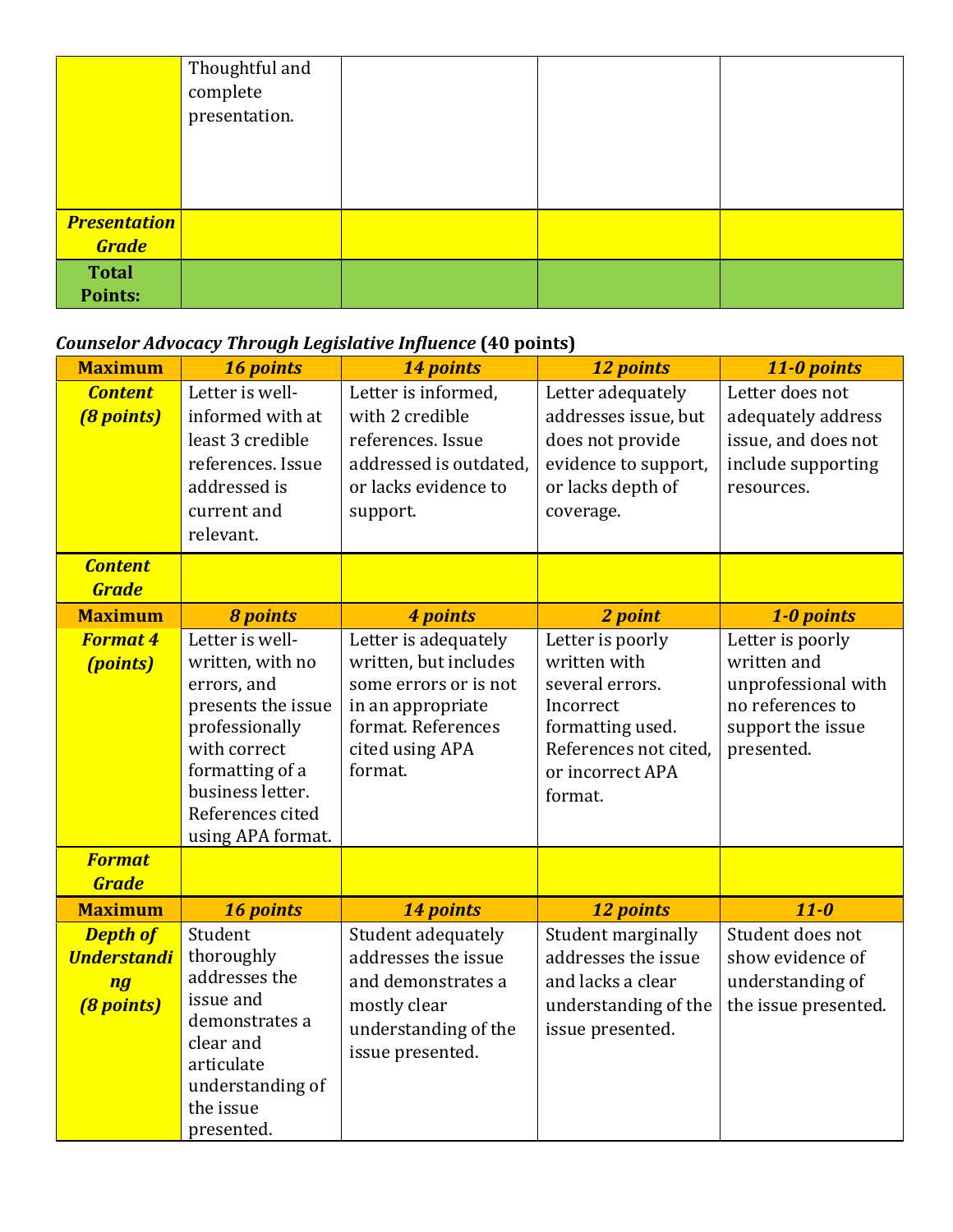| <b>Understandi</b><br>ng Grade |  |  |
|--------------------------------|--|--|
| <b>Total</b>                   |  |  |
| Points:                        |  |  |

## *Reflection Paper* (40 points)

| <b>Maximum</b>                                                              | 16 points                                                                                           | 14 points                                                                                  | 12 points                                                                                   | 11-0 points                                                  |
|-----------------------------------------------------------------------------|-----------------------------------------------------------------------------------------------------|--------------------------------------------------------------------------------------------|---------------------------------------------------------------------------------------------|--------------------------------------------------------------|
| <b>Content</b><br>(8 points)                                                | All required<br>components of the<br>project included.<br>Thorough<br>reflection on the<br>project. | All components of the<br>project reported on.<br>Complete reflection on<br>the project.    | Most components of<br>the project reported<br>on. Adequate<br>reflection on the<br>project. | Inadequate or<br>incomplete<br>reflection on the<br>project. |
| <b>Content Grade</b>                                                        |                                                                                                     |                                                                                            |                                                                                             |                                                              |
| <b>Maximum</b>                                                              | <b>8 points</b>                                                                                     | 4 points                                                                                   | 2 point                                                                                     | 1-0 points                                                   |
| <b>Format</b><br>(4 points)                                                 | Reflection is well-<br>written with no<br>errors.<br>Appropriate length.                            | Reflection is well-<br>written with few errors. written or contains<br>Appropriate length. | Reflection is poorly<br>several errors.                                                     | Reflection in<br>incomplete and<br>poorly written.           |
| <b>Format Grade</b>                                                         |                                                                                                     |                                                                                            |                                                                                             |                                                              |
| <b>Maximum</b>                                                              | 16 points                                                                                           | 14 points                                                                                  | 12 points                                                                                   | 11-0 points                                                  |
| <b>Depth of</b><br><b>Understanding</b> thoughtful and<br><b>(8 points)</b> | <b>Reflection</b> is<br>demonstrates<br>depth of reported<br>experience.                            | Reflection is adequate.<br>Demonstrates adequate<br>depth of reported<br>experience.       | Reflection is marginal<br>or lacks depth of<br>reported experience.                         | Reflection is<br>inadequate and lacks<br>depth.              |
| <b>Understanding</b><br><b>Grade</b>                                        |                                                                                                     |                                                                                            |                                                                                             |                                                              |
| <b>Total Points:</b>                                                        |                                                                                                     |                                                                                            |                                                                                             |                                                              |

## 4. **Interview with a Professional Counselor** (30 points)

| <b>Maximum</b>       | 11 points                               | 9 points                                     | <b>8 points</b>       | <b>Below 8 points</b> |
|----------------------|-----------------------------------------|----------------------------------------------|-----------------------|-----------------------|
| <b>Content</b>       |                                         | Interview reflection Interview reflection    | Some components of    | Inadequate reflection |
| (11 points)          | includes all                            | includes most required                       | interview are missing | of interview          |
|                      | required                                | components.                                  | in the reflection.    | experience.           |
|                      | components.                             |                                              |                       |                       |
|                      |                                         |                                              |                       |                       |
| <b>Content Grade</b> |                                         |                                              |                       |                       |
| <b>Maximum</b>       | <b>8 points</b>                         | <b>6 points</b>                              | 5 points              | <b>Below 5 points</b> |
| <b>Format</b>        | Reflection is well-                     | Reflection is well-                          | Reflection is poorly  | Reflection is poorly  |
| <b>(8 points)</b>    | written with no                         | written with few errors. written or contains |                       | written, or is        |
|                      | errors. Appropriate Appropriate length. |                                              | several errors.       | inadequate in length. |
|                      | length.                                 |                                              |                       |                       |
| <b>Format Grade</b>  |                                         |                                              |                       |                       |
| <b>Maximum</b>       | 11 points                               | <b>9 points</b>                              | <b>8 points</b>       | <b>Below 8 points</b> |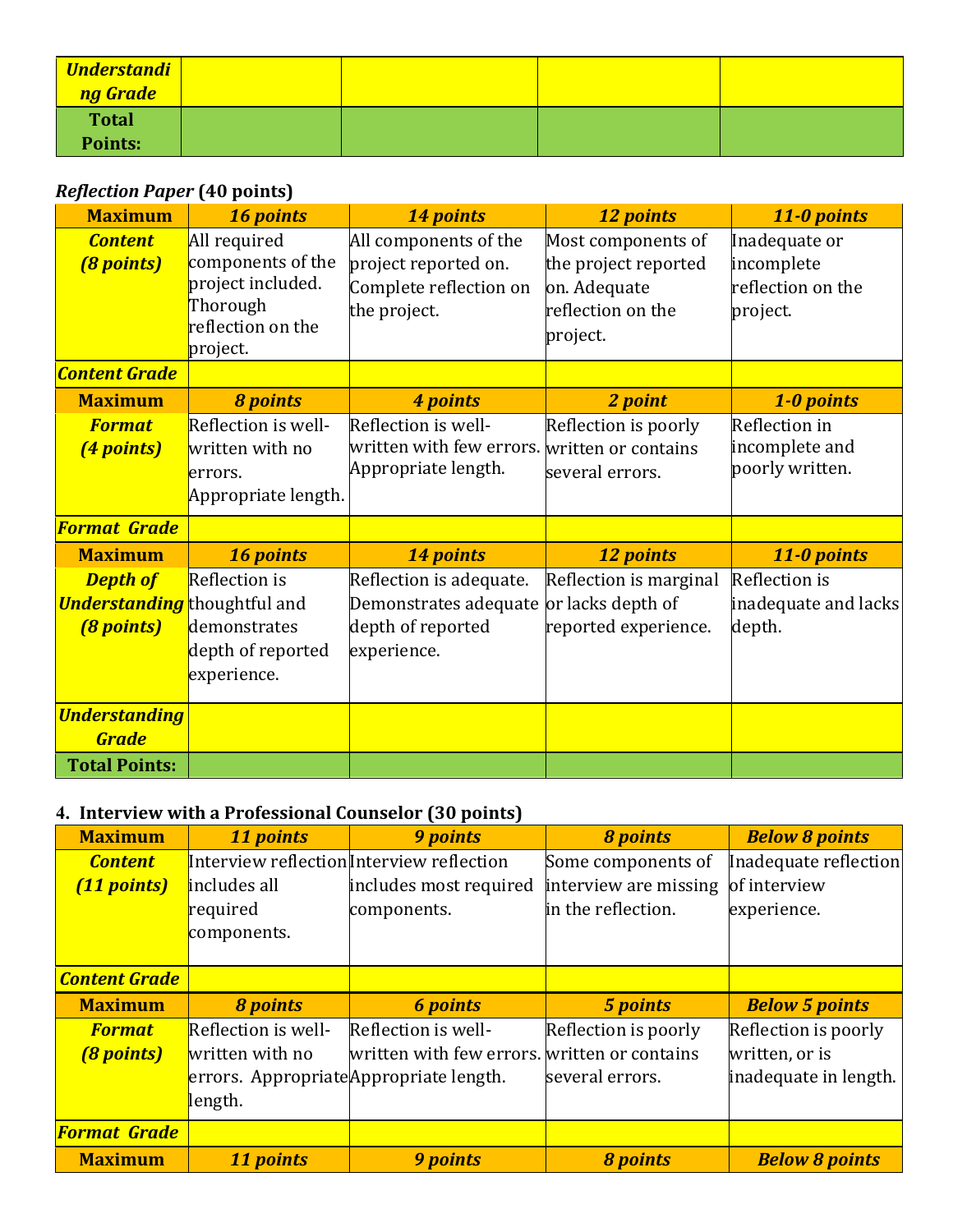| <b>Depth of</b>                     | <b>Reflection</b> is | Reflection is adequate.                 | Reflection is marginal | Reflection is        |
|-------------------------------------|----------------------|-----------------------------------------|------------------------|----------------------|
| <b>Understanding</b> thoughtful and |                      | Demonstrates adequate or lacks depth of |                        | inadequate and lacks |
| (11 points)                         | demonstrates         | depth of reported                       | reported experience.   | depth. Interview is  |
|                                     | depth of reported    | experience. Does not                    | Interview is           | summarized.          |
|                                     | experience. Does     | summarize interview.                    | summarized instead of  |                      |
|                                     | not simply           |                                         | adequately reflected   |                      |
|                                     | summarize            |                                         | upon.                  |                      |
|                                     | interview.           |                                         |                        |                      |
| <b>Understanding</b>                |                      |                                         |                        |                      |
|                                     |                      |                                         |                        |                      |
| <b>Grade</b>                        |                      |                                         |                        |                      |
| <b>Total Points:</b>                |                      |                                         |                        |                      |

#### **5. Tape evaluation** (60 points – 20 points each)

| <b>Maximum</b>                  | <b>8 points</b>                    | <b>7 points</b>                                   | <b>6 points</b>                               | 5-0 points                               |
|---------------------------------|------------------------------------|---------------------------------------------------|-----------------------------------------------|------------------------------------------|
| <b>Demonstrati</b>              | Exemplary                          | Above average tape                                | Average tape                                  | Tape does not                            |
| $\overline{on}$                 | tape                               | illustrating specific                             | illustrating specific                         | illustrate skills.                       |
| of Skills                       | illustrating                       | skills.                                           | skills.                                       |                                          |
| (8 points)                      | specific skills.                   |                                                   |                                               |                                          |
| <b>Skills Grade</b>             |                                    |                                                   |                                               |                                          |
| <b>Maximum</b>                  | <b>8 points</b>                    | <b>7 points</b>                                   | <b>6</b> points                               | 5-0 points                               |
| <b>Therapeutic</b>              | Student                            | <b>Student demonstrates</b>                       | <b>Student lacks</b>                          | Student lacks                            |
| <b>Presence</b>                 | demonstrates<br>empathy,           | empathy, good<br>listening skills, and an         | empathy,                                      | empathy, poor<br>listening skills, and a |
| <b>(8 points)</b>               | exemplary                          | acceptable therapeutic                            | demonstrates<br>marginal listening            | poor therapeutic                         |
|                                 | listening skills,                  | presence.                                         | skills, and a difficult                       | presence.                                |
|                                 | and an inviting                    |                                                   | therapeutic presence.                         |                                          |
|                                 | therapeutic                        |                                                   |                                               |                                          |
|                                 | presence.                          |                                                   |                                               |                                          |
| <b>Presence</b><br><b>Grade</b> |                                    |                                                   |                                               |                                          |
|                                 |                                    |                                                   |                                               |                                          |
|                                 |                                    |                                                   |                                               |                                          |
| <b>Maximum</b>                  | 4 points                           | 3 points                                          | 2 points                                      | 1-0 points                               |
| <b>Structure of</b>             | Session is within                  | Session is either too                             | Session is either too                         | Session is either too                    |
| <b>Session</b>                  | appropriate time                   | long or too short.                                | long or too short.                            | long or too short.                       |
| (4 points)                      | limits - not too                   | Student maintains                                 | Student does not                              | Student does not                         |
|                                 | long or too short.<br>Student      | structure of session                              | maintain structure of                         | maintain structure                       |
|                                 | introduces client                  | throughout. Transcript<br>is mostly correct - few | session throughout.<br>Transcript has several | of session<br>throughout.                |
|                                 | to session and                     | errors - with weak                                | errors - with weak                            | Transcript has                           |
|                                 | maintains                          | statements replaced                               | statements replaced                           | several errors -                         |
|                                 | structure of                       | with preferred                                    | with preferred                                | weak statements are                      |
|                                 | session                            | statements.                                       | statements.                                   | not replaced with                        |
|                                 | throughout.                        |                                                   |                                               | preferred                                |
|                                 | Transcript is                      |                                                   |                                               | statements.                              |
|                                 | completed                          |                                                   |                                               |                                          |
|                                 | correctly, with<br>weak statements |                                                   |                                               |                                          |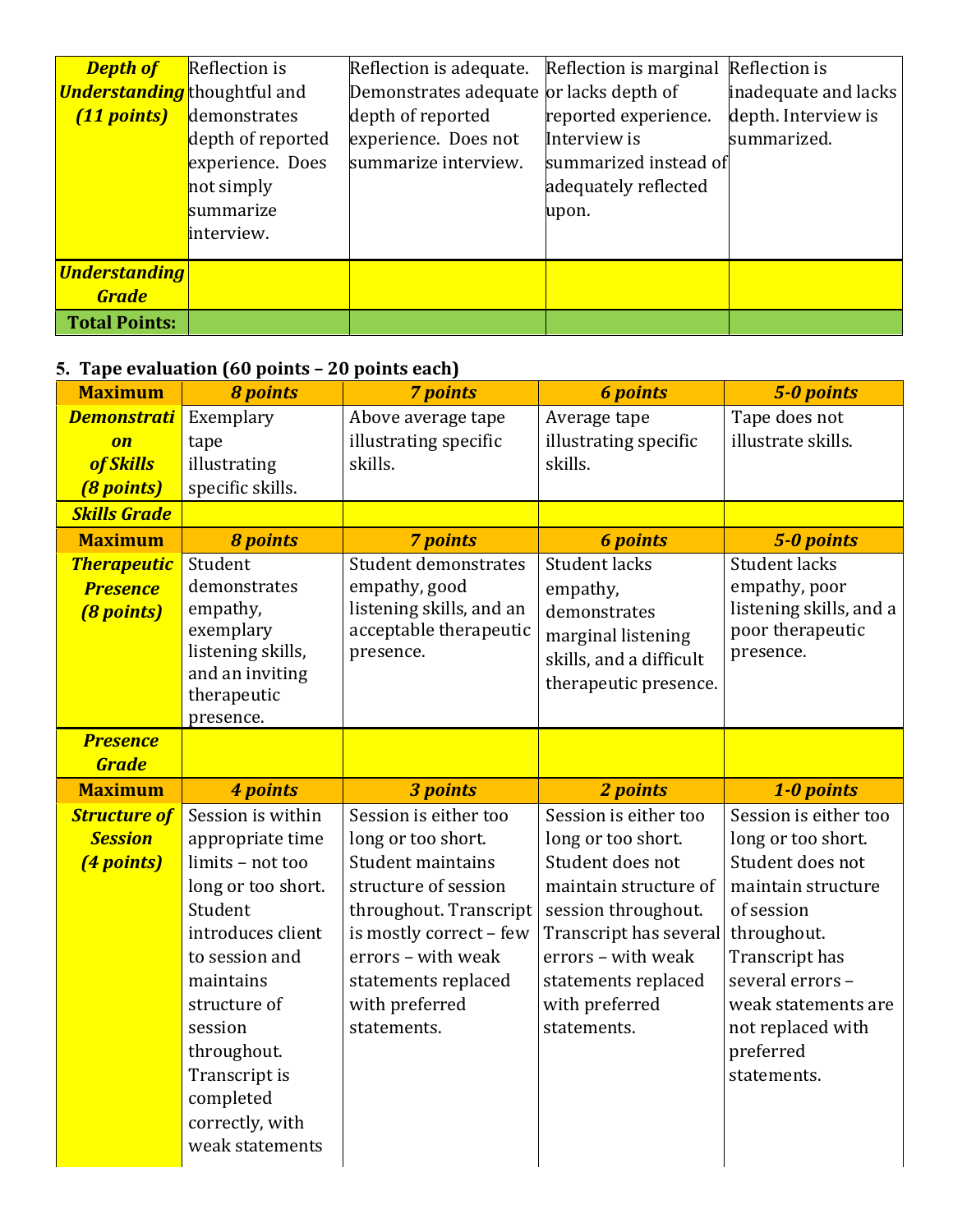|                                  | replaced with<br>preferred<br>statements. |  |  |
|----------------------------------|-------------------------------------------|--|--|
|                                  |                                           |  |  |
|                                  |                                           |  |  |
|                                  |                                           |  |  |
|                                  |                                           |  |  |
| <b>Structure</b><br><b>Grade</b> |                                           |  |  |
| <b>Total Points:</b>             |                                           |  |  |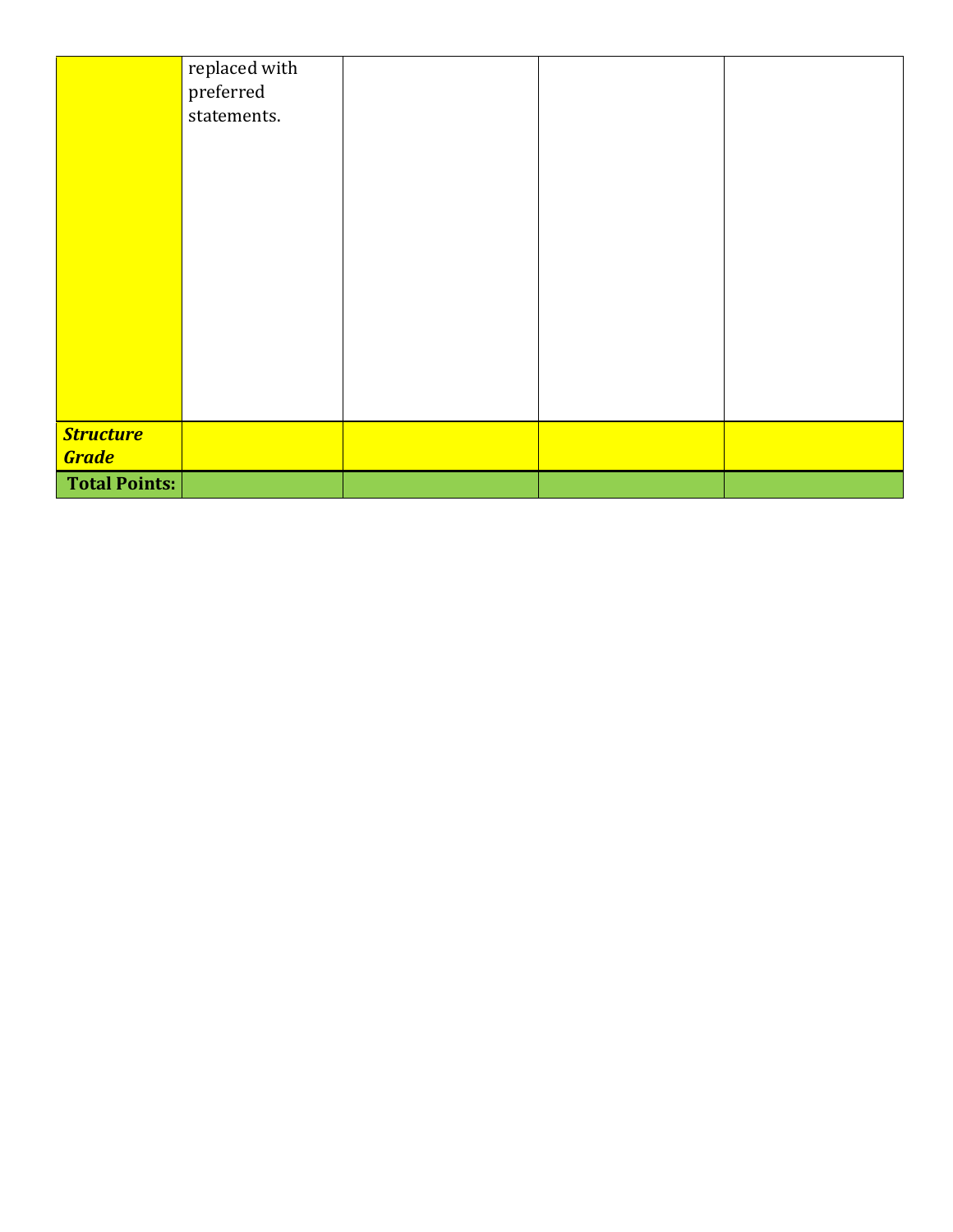## **Appendix A**

| Guidelines for Researching Human Service Agency                                               |
|-----------------------------------------------------------------------------------------------|
| Name of Mental Health Agency                                                                  |
| <b>Contact Person</b>                                                                         |
| Address                                                                                       |
| <b>Phone Number</b>                                                                           |
| E-mail Address                                                                                |
| Website                                                                                       |
| <b>Mission Statement</b>                                                                      |
| Catchment Area (Cities, Counties, etc. they serve)                                            |
| Types of Clients (Children, Adolescents, Adults, etc.)                                        |
| Typical Presenting Concerns (Grief and loss, Eating Disorders, etc.)                          |
| Services Provided (Individual, Family, Couples, Groups, etc.)                                 |
| Types of Mental Health Professionals (PCCs, Psychologists, etc.)                              |
| Fees                                                                                          |
| Procedures to make a referral to the agency:                                                  |
| Are there internship opportunities at the agency for counselor trainees? Who is this contact? |
| How does the agency address the diversity of the clients it serves?                           |
| How does this agency advocate for its clients?                                                |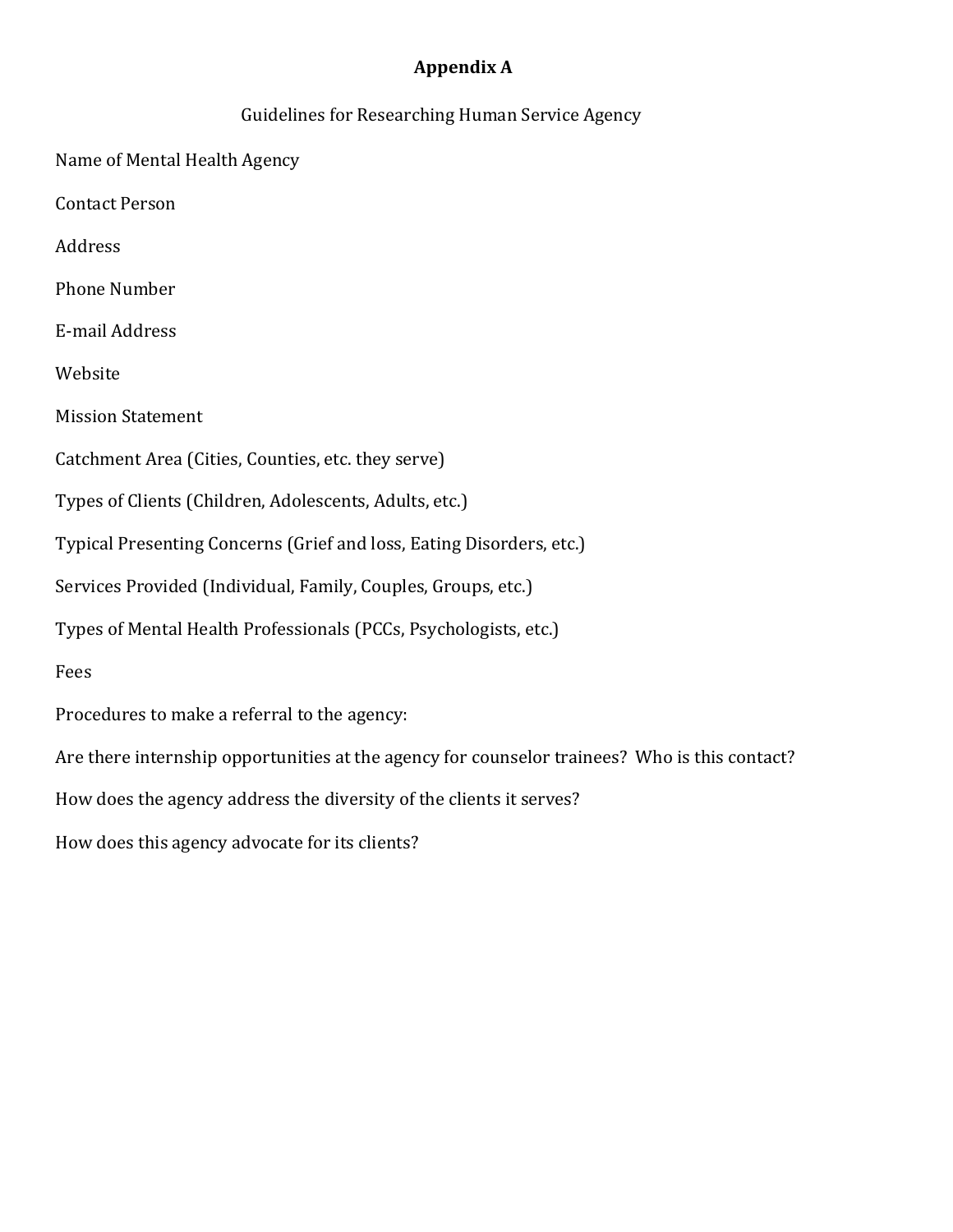## **Appendix B**

#### Advocacy Project Guidelines for Reaction Paper

Please use the following questions to inform your reaction paper:

- 1. What did you learn about the role of advocate as a result of both advocacy projects? Integrate the readings on advocacy into this discussion and reference appropriately.
- 2. What did you learn about yourself as an advocate as a result of both advocacy projects?
- 3. As a result of these projects, for what issues will you advocate in the future and how will you do so?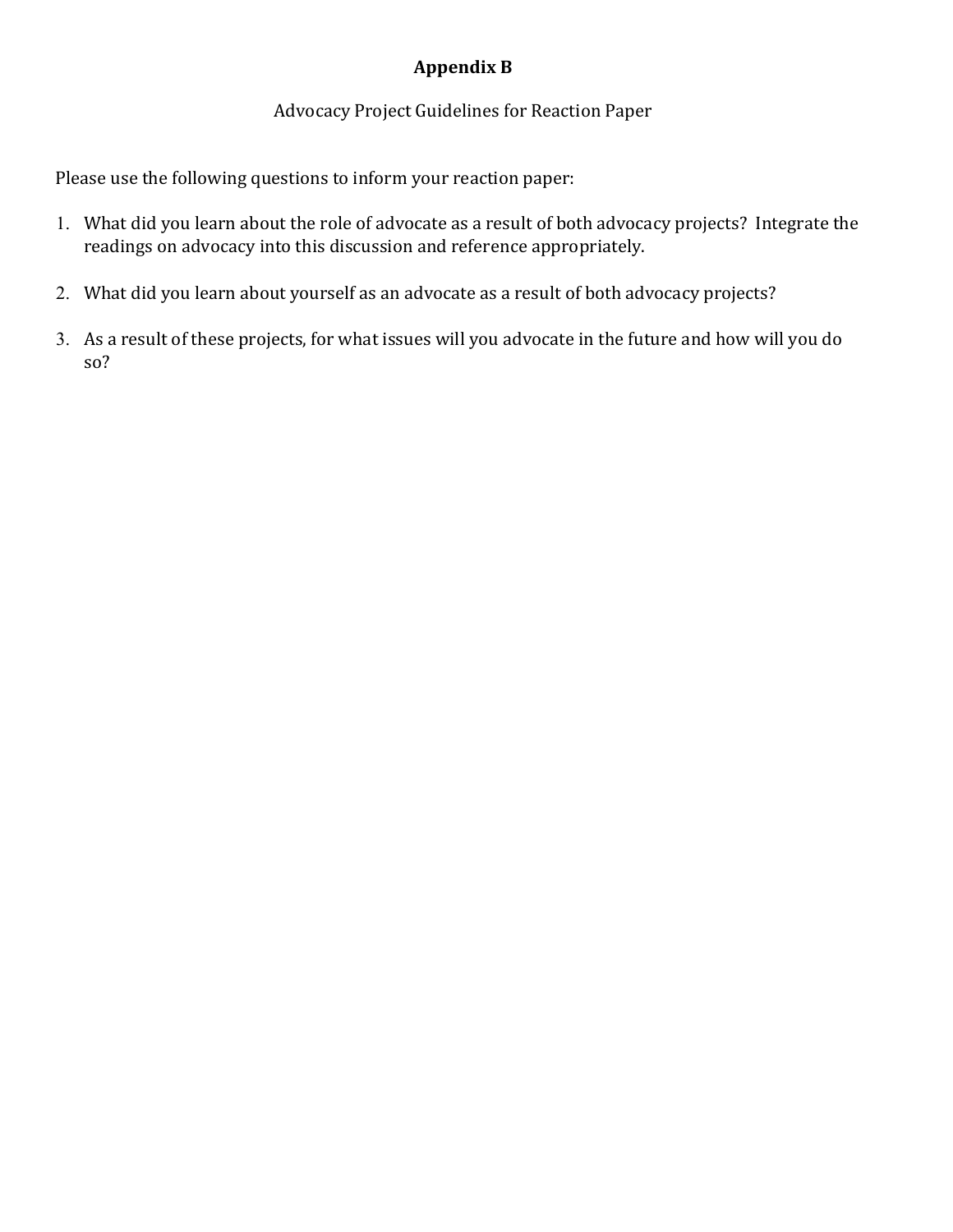## **Appendix C**

#### Informed Consent for Interview

I am a graduate student in the Counselor Education Department at Winona State University. As an assignment for the course CE 601, Foundations of Counseling, in which I am enrolled, I am required to interview a professional counselor about his/her work. As such, I am requesting your permission to conduct an interview with you.

This interview will include questions about your position, the responsibilities you have, the clients you work with and the kinds of interventions you provide in your work setting. I will use this information to help me better understand the nature of the work in your agency, the roles of a professional counselor, how theory and skills are applied in a clinical/school setting and how you interact with the populations you serve.

In addition, this interview will be summarized into a written report. It will then be submitted to my instructor to fulfill the requirement of this assignment. The information you provide will not be used in any ways not stated in this contract.

Before beginning the interview, I will need you to sign this contract stating that you agree to this interview and understand how the information you provided will be used.

I agree to be interviewed.